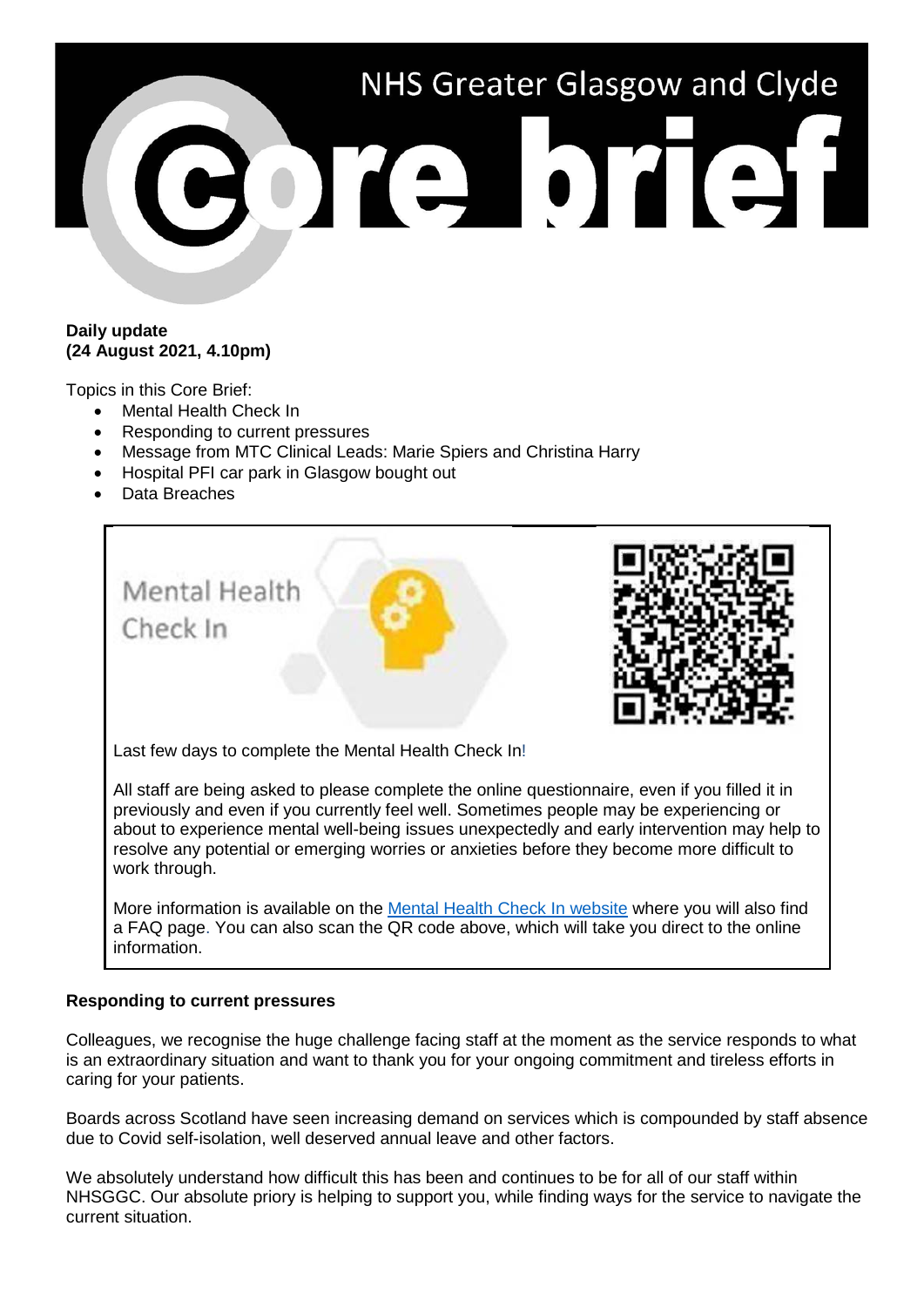We have taken a number of immediate steps to help ease pressure on the service and we will continue to ensure this remains a priority. Examples include the ongoing work to expedite recruitment, maximising the use of our bank support services and exploring all ways in which additional support can be provided.

We will continue to reiterate public messaging across platforms, including the website and on social media, to remind patients not to present at ED with non-life threatening illnesses and we are also working with the media to promote these.

The past 18 months have been extremely hard for everyone and it is more important than ever for you to be supported. As well as looking after one another, there are a range of services available to ensure you have access to appropriate wellbeing support and we urge you to make use of these services. You can find details of the support available [here.](https://www.nhsggc.org.uk/working-with-us/staff-health/mental-health-and-wellbeing/)

Your commitment, hard work and professionalism is a credit to you all and we are hugely grateful for everything you are doing to care for patients and colleagues in such difficult times.

Please be assured that we are working to find solutions to the current challenges facing you all.

#### **Jonathan Best, Chief Operating Officer, Acute Dr Scott Davidson, Deputy Medical Director, Acute Dr Margaret McGuire, Nurse Director, Acute Angela O'Neill, Deputy Nurse Director, Acute**

# **Message from MTC Clinical Leads: Marie Spiers (pictured top) and Christina Harry (pictured bottom)**

The Royal Hospital for Children in Glasgow (RHC) is due to open as a Major Trauma Centre (MTC) for children under the age of 16, in the West of Scotland, on 30 August 2021. Once 'live' RHC will be the largest dedicated paediatric MTC in Scotland and will continue to collaborate closely with our colleagues across the rest of the Scottish Trauma Network (STN), and beyond, to provide the highest level of trauma care and expertise for our patient group. Our aim is to improve outcome for the most seriously injured children and young people; to 'save lives and give lives back'- the ethos of the STN.

The Major Trauma Service at RHC-G encompasses a large multidisciplinary team of highly skilled and motivated specialists across the hospital that are committed to providing first class trauma care. We support children and their families across their trauma journey from their initial arrival at hospital through to specialist rehabilitation, repatriation and discharge. The West of Scotland Trauma Network also encompasses six Trauma Units as well as a number of Local Emergency Hospitals, who work closely together to ensure the best care is delivered across the region.

The next few months will be an exciting time for the service at RHC. If you would like any further information, the following links might be useful and please feel free to get in touch with us.

Email: [RHCMajorTrauma@ggc.scot.nhs.uk](mailto:RHCMajorTrauma@ggc.scot.nhs.uk)

Twitter: @nhsggcpaedsMTC Scottish Trauma Network website: [www.scottishtraumanetwork.com](http://www.scottishtraumanetwork.com/) Scottish Trauma Network Twitter: @ScotTraumaNwk